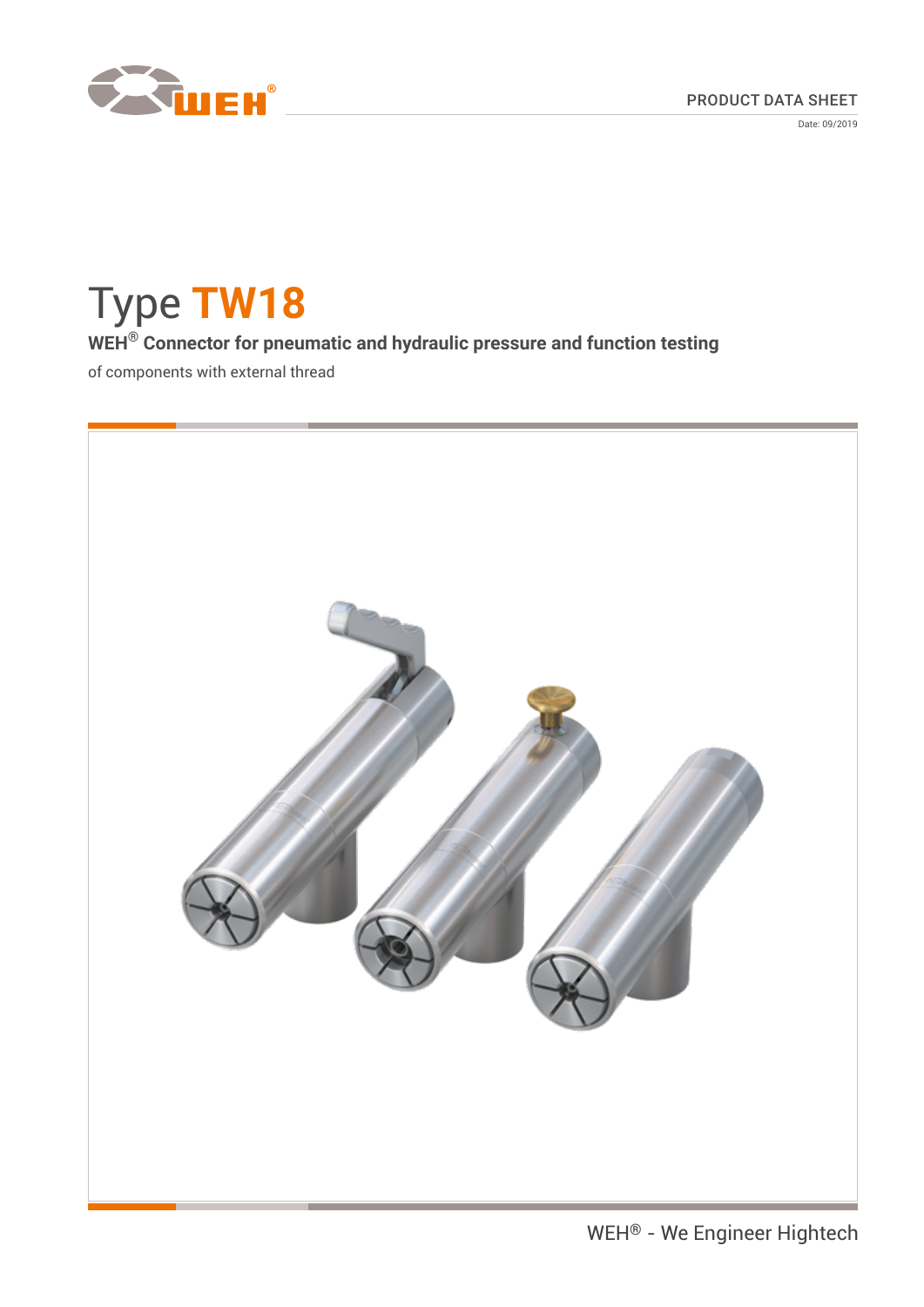#### General

# **DESCRIPTION**



## Features

- Connection in seconds
- No hand tightening required
- WEH® Jaw locking mechanism
- Ergonomic design
- High-grade materials
- Different actuations
- Automation possible
- Testing devices are eliminated

The WEH<sup>®</sup> TW18 Quick connector establishes pressure-tight connections to components with external thread within seconds. Only place the connector onto the thread of the test piece, the clamping jaws grip on the thread and a pressuretight connection is made.

The WEH® TW18 Connector is available with different actuations:

TW18H - Manual actuation via lever

TW18V - Pneumatic actuation via valve head

TW18P - Pneumatic actuation for external manual, semi or fully automatic control systems

The actuation can be easily changed at any time by simply unscrewing the rear part of the connector and replacing it with the chosen actuation.

#### Application

Quick connector for pneumatic and hydraulic pressure and function testing of components with external thread, e.g. engines, cylinders, pressure vessels, hoses, fixtures, etc.

Note: For using the WEH® Connectors with pneumatic actuation and clamping jaws in an automated system please observe the technical note on page 69 in catalogue no. 35.

# TECHNICAL DATA

| <b>Characteristics</b>                 | <b>Basic version</b>                                                                                                                                                      |
|----------------------------------------|---------------------------------------------------------------------------------------------------------------------------------------------------------------------------|
| Max allowable<br>operating pressure PS | Vacuum up to 350 bar                                                                                                                                                      |
| Pilot pressure                         | 6 - 12 bar compressed air                                                                                                                                                 |
| Pilot pressure port P1                 | G1/8" internal thread                                                                                                                                                     |
| Pilot pressure port P2                 | G1/4" internal thread                                                                                                                                                     |
| Temperature range                      | $+5$ °C up to $+80$ °C                                                                                                                                                    |
| Leak rate                              | $1 \times 10^{-3}$ mbar x $1/s$                                                                                                                                           |
| Actuation                              | $H =$ manual actuation via lever<br>$V =$ pneumatic actuation via valve head<br>$P =$ pneumatic actuation for external manual, semi or<br>fully automatic control systems |
| Material                               | Corrosion resistant stainless steel, anodized aluminium                                                                                                                   |
| Sealing material                       | Front seal of NBR                                                                                                                                                         |

Example of use:



Other designs on request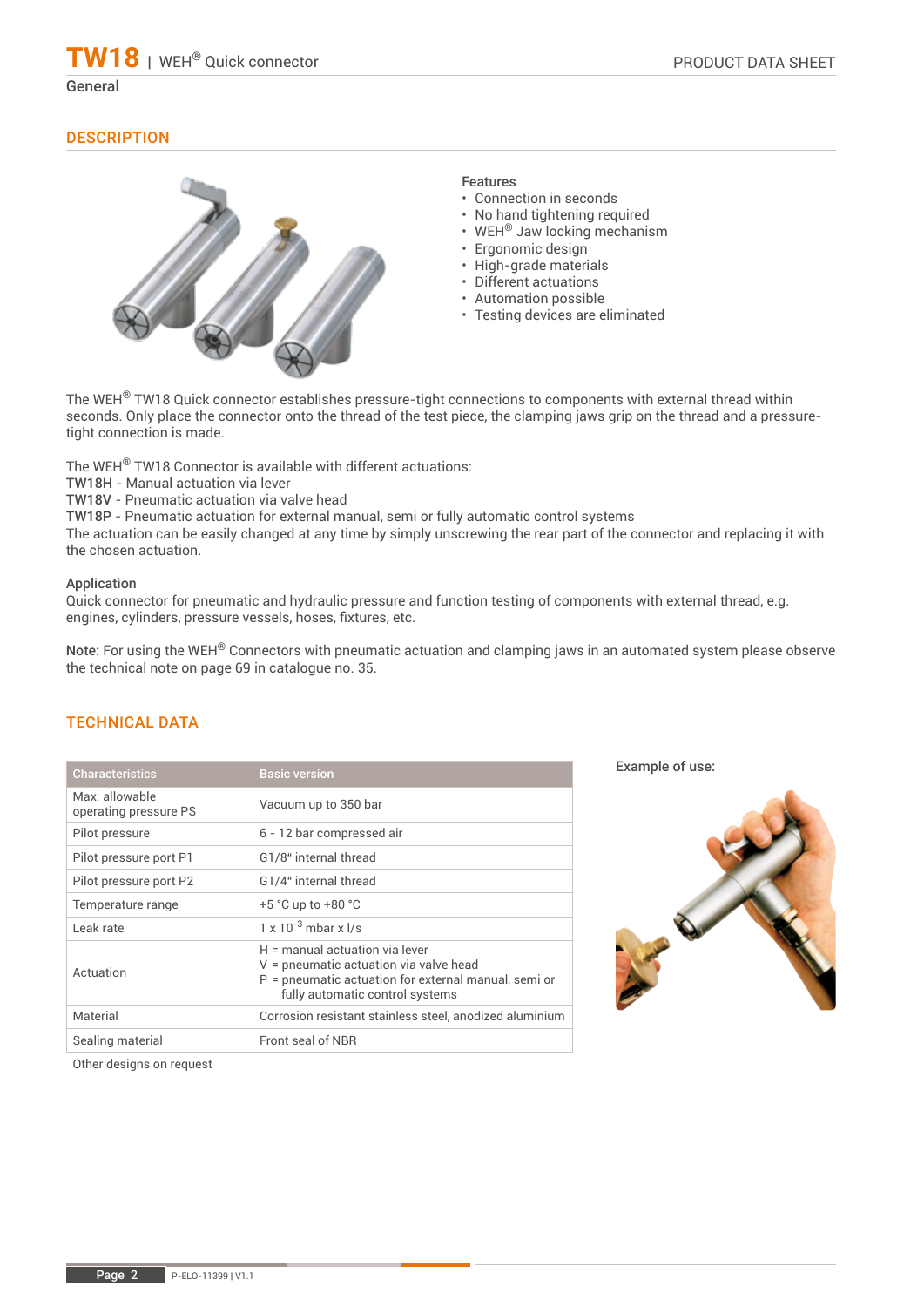# Ordering

# ORDERING | WEH® TW18 Quick connector

approx. dimensions (mm)



# *Body size 3*

| Body size | B1<br>(internal thread) | D <sub>1</sub> | D <sub>2</sub>           | $\mathbf{L}$ | 12 <sup>1</sup> | L3   | L <sub>4</sub> | L5   | L6   |
|-----------|-------------------------|----------------|--------------------------|--------------|-----------------|------|----------------|------|------|
|           | G1/2"                   | 32.0           | $\overline{\phantom{a}}$ | 134.0        | 65.0            | 57.5 | 25.0           | 18.0 | 18.0 |
|           | G1/2"                   | 39.0           | $\overline{\phantom{0}}$ | 142.0        | 71.0            | 64.5 | 32.0           | 18.0 | 18.0 |
|           | G1/2"                   | 52.0           | 39.0                     | 142.0        | 70.5            | 64.5 | 32.0           | 18.0 | 18.0 |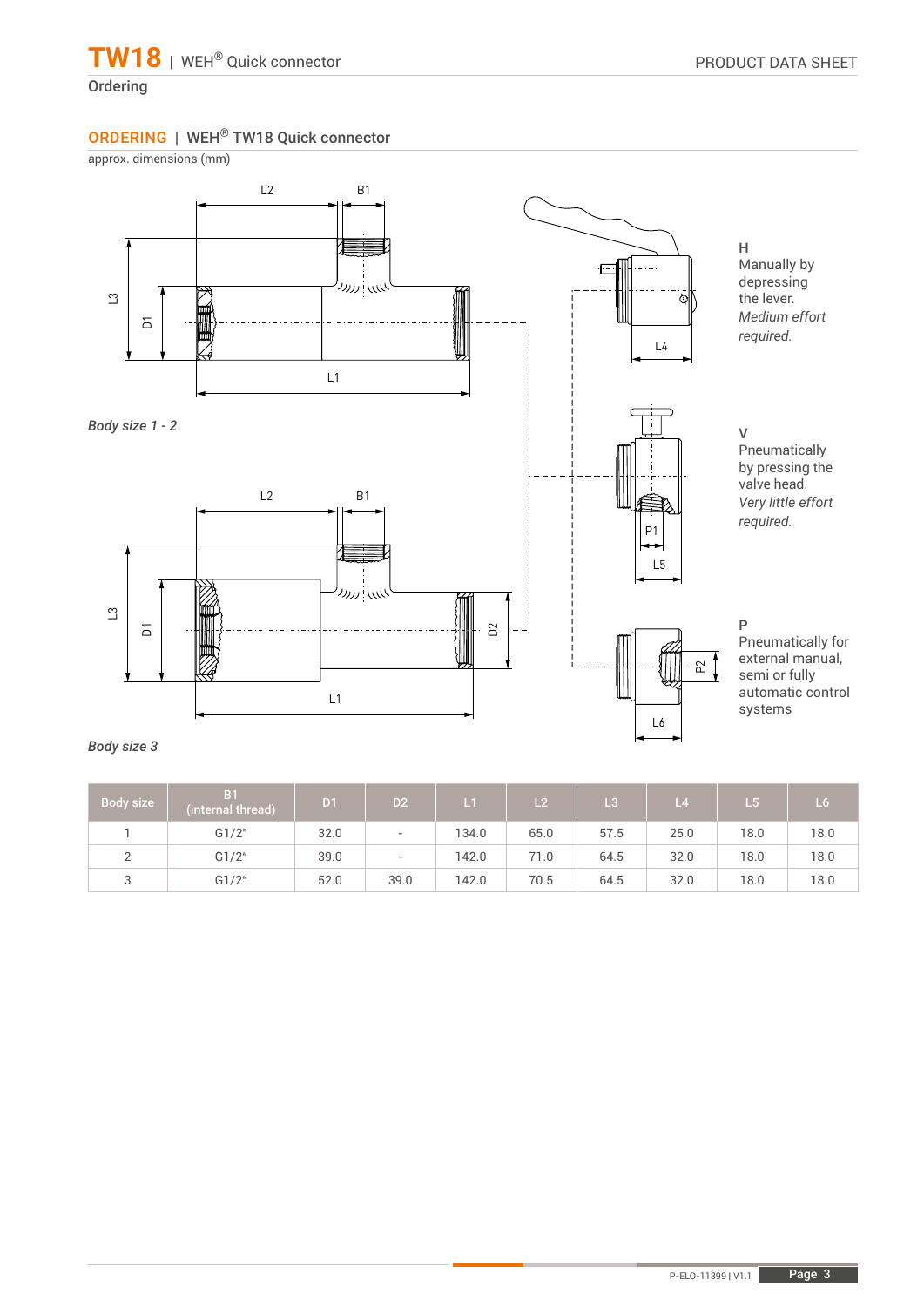# **Ordering**

Lmin

## Tube fitting acc. to ISO 8434-1

A

DI

| $\star_{24}$ | Part no.       | Body size      | <b>Thread A</b><br>(external<br>thread) | Max. operating<br>pressure PS** | DI max. | <b>Series</b> | $Lmin*$ |
|--------------|----------------|----------------|-----------------------------------------|---------------------------------|---------|---------------|---------|
|              | TW18-W8134-085 |                | M10x1.0                                 | 100 <sub>bar</sub>              | 6.0     | LL            | 8.0     |
|              | TW18-W8135-085 |                | M12x1.0                                 | 100 <sub>bar</sub>              | 8.0     | $\mathbf{L}$  | 9.0     |
|              | TW18-W8136-085 |                | M12x1.5                                 | 250 bar                         | 6.0     |               | 10.0    |
|              | TW18-W8137-085 |                | M14x1.5                                 | 250 bar                         | 8.0     |               | 10.0    |
|              | TW18-W8138-085 |                | M16x1.5                                 | 250 bar                         | 10.0    |               | 11.0    |
|              | TW18-W8139-085 | $\overline{2}$ | M18x1.5                                 | 250 bar                         | 12.0    |               | 11.0    |
|              | TW18-W8140-085 | $\overline{2}$ | M22x1.5                                 | 250 bar                         | 15.0    |               | 12.0    |

\* Lmin: minimum thread length

\*\* acc. to ISO 8434-1

Other connector sizes on request

#### Whitworth tube thread to ISO 7/1 or DIN EN ISO 228-1 *- Plane surface smooth and burr free*



\* Lmin: minimum thread length Other connector sizes on request

## NPT thread (ANSI/ASME B1.20.1-1983) *- acc. to SAE J476a, plane surface smooth and burr free*

| M <del>HHHHHHA</del> | Part no.       | Body size | <b>Thread A</b><br>(external thread) | DI max. | $Lmin*$ |
|----------------------|----------------|-----------|--------------------------------------|---------|---------|
|                      | TW18-W8208-085 |           | NPT 1/8"                             | 5.0     | 10.0    |
| Lmin                 | TW18-W8207-085 |           | <b>NPT 1/4"</b>                      | 7.0     | 14.0    |
|                      | TW18-W8209-085 |           | NPT 3/8"                             | 10.5    | 14.0    |
|                      | TW18-W8210-085 |           | <b>NPT 1/2"</b>                      | 14.0    | 19.0    |

\* Lmin: minimum thread length Other connector sizes on request

#### SAE J512 (45° cone), SAE J513

| <i>VIIIII</i> | Part no.                    | Body size  | <b>Thread A</b> | ${\sf Lmin}^{\star}$ |
|---------------|-----------------------------|------------|-----------------|----------------------|
| WWWW          | On request                  | On request | On request      | On reguest           |
| Lmin          | Lmin: minimum thread length |            |                 |                      |

Lmin: minimum thread length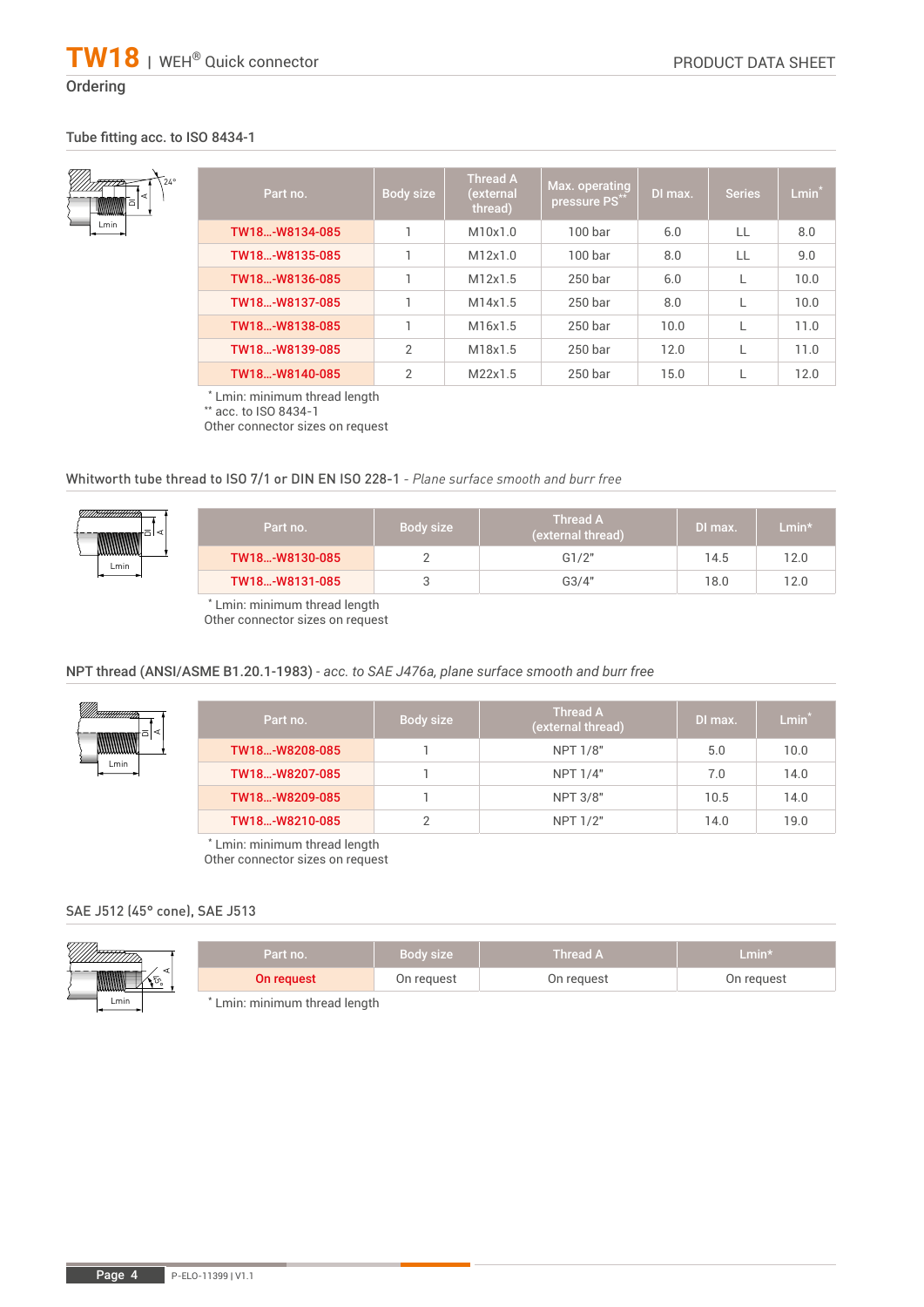#### SAE J514 JIC 37°



| Part no.       | Body size | <b>Thread A</b><br>(external thread) | Lmin $\hbox{}^*$ |
|----------------|-----------|--------------------------------------|------------------|
| TW18-W8119-085 |           | UNF 7/16"-20                         | 14.0             |
| TW18-W8120-085 |           | UNF 1/2"-20                          | 14.0             |
| TW18-W8121-085 |           | UNF 9/16"-18                         | 14.5             |
| TW18-W8122-085 | っ         | UNF 3/4"-16                          | 17.0             |
| TW18-W8123-085 | ◠         | UNF 7/8"-14                          | 19.5             |

\* Lmin: minimum thread length Other connector sizes on request

Other connector versions on request.

Required information for ordering see page 7, catalogue no. 35.

When ordering WEH<sup>®</sup> TW18 please indicate in addition to the details requested on page 7 in catalogue no. 35 the following information:

#### 1. Part no.

Please insert within the part no. the letter corresponding to the desired type of actuation (H, V or P) in place of the position indicator (...) *Example: TW18H-W8134-085*

2. Pressure range

Please add LP = low pressure version (up to 50 bar) or HP = high pressure version (up to 350 bar) at the end of the part number. *Example: TW18H-W8134-085/HP*

# ACCESSORIES

The following accessories are available for the WEH® TW18:

#### Screw plug for plug version

If the WEH<sup>®</sup> Connector is to be used as a plug, the media inlet 'B1' will be sealed with a screw plug of stainless steel (O-ring of NBR 70° Shore) for high pressure range. It is recommended that the media compatibility of the seal be tested by the customer!

| Part no. | <b>Description</b>         | <b>Connection</b><br>(external thread) |              |
|----------|----------------------------|----------------------------------------|--------------|
| W9332    | Screw plug (high pressure) | G1/2"                                  | 50 - 350 bar |

# SPECIAL SOLUTIONS

#### Example:



TW18Z with pneumatic actuation, central flow and lateral pressure support